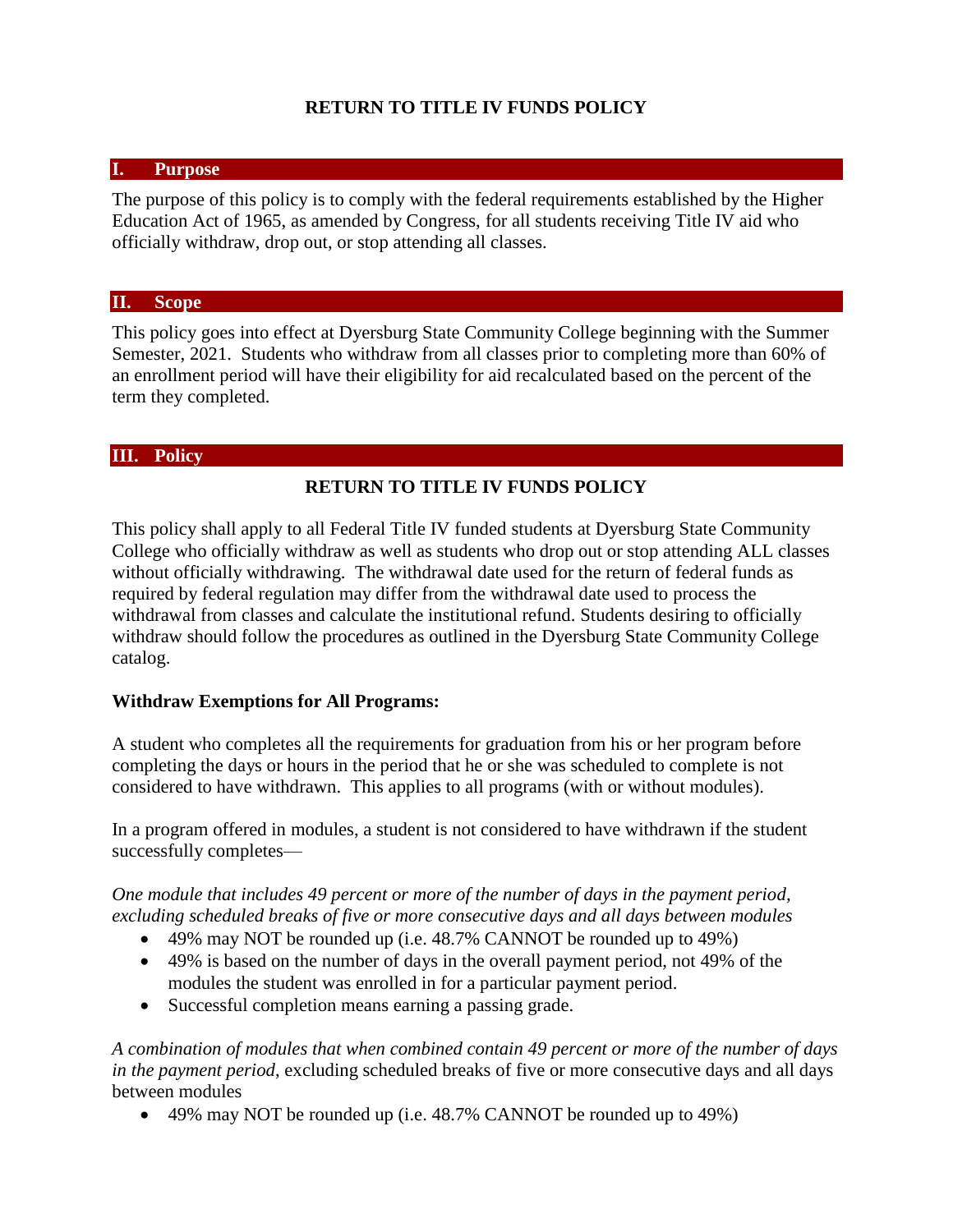- 49% is based on the number of days in the overall payment period, not 49% of the modules the student was enrolled in for a particular payment period
- Successful completion means earning a passing grade

*Coursework equal to or greater* than the coursework required for the institution's definition *of a half-time student* for the payment period

- Successful completion means earning a passing grade
- $\bullet$   $\frac{1}{2}$  time enrollment is at least half the workload of the applicable minimum requirements outlined in the definition of a full-time student

The requirements for a withdrawal exemption (49%, ½ time completion, etc.) are used solely to determine if a student is considered withdrawn for R2T4 purposes

If a student does not meet the withdrawal exemptions and is considered withdrawn, all normal R2T4 requirements apply

- Completion beyond 60% point
- Post-withdrawal disbursements
- Disbursed and could have been disbursed Title IV funds, etc.

*If student does not meet the new withdrawal exemptions, but completes all coursework scheduled to attend (even if only one module), no R2T4 is required since student was only scheduled to attend those modules/days.*

# **Calculating Earned Aid**

Title IV aid is earned in a prorated manner on a daily basis up to and including the 60% point in the semester. Title IV aid and all other aid is viewed as 100% earned after the 60% point in the semester.

 The percentage of Title IV aid earned shall be calculated as follows: Number of days completed by the student

Total number of days in term = Percent of term completed

The percent of term completed shall be the percentage of Title IV earned by the student. The total number of calendar days in a term of enrollment shall exclude any scheduled breaks of more than five calendar days.

• The percentage of Title IV aid unearned to be returned to the appropriate program shall be 100% minus the percent earned. Unearned aid shall be returned first by Dyersburg State from the student's account calculated as follows:

Total institutional charges x percent of term not completed=amount returned to program(s)

# **Order in Which Funds Must be Returned**

Unearned Title IV aid shall be returned to the appropriate programs in the following order:

- 1. Unsubsidized Federal Direct Stafford Loans
- 2. Subsidized Federal Direct Stafford Loans
- 3. Federal Direct PLUS Loans
- 4. Federal Pell Grants
- 5. Iraq and Afghanistan Service Grants
- 6. FSEOG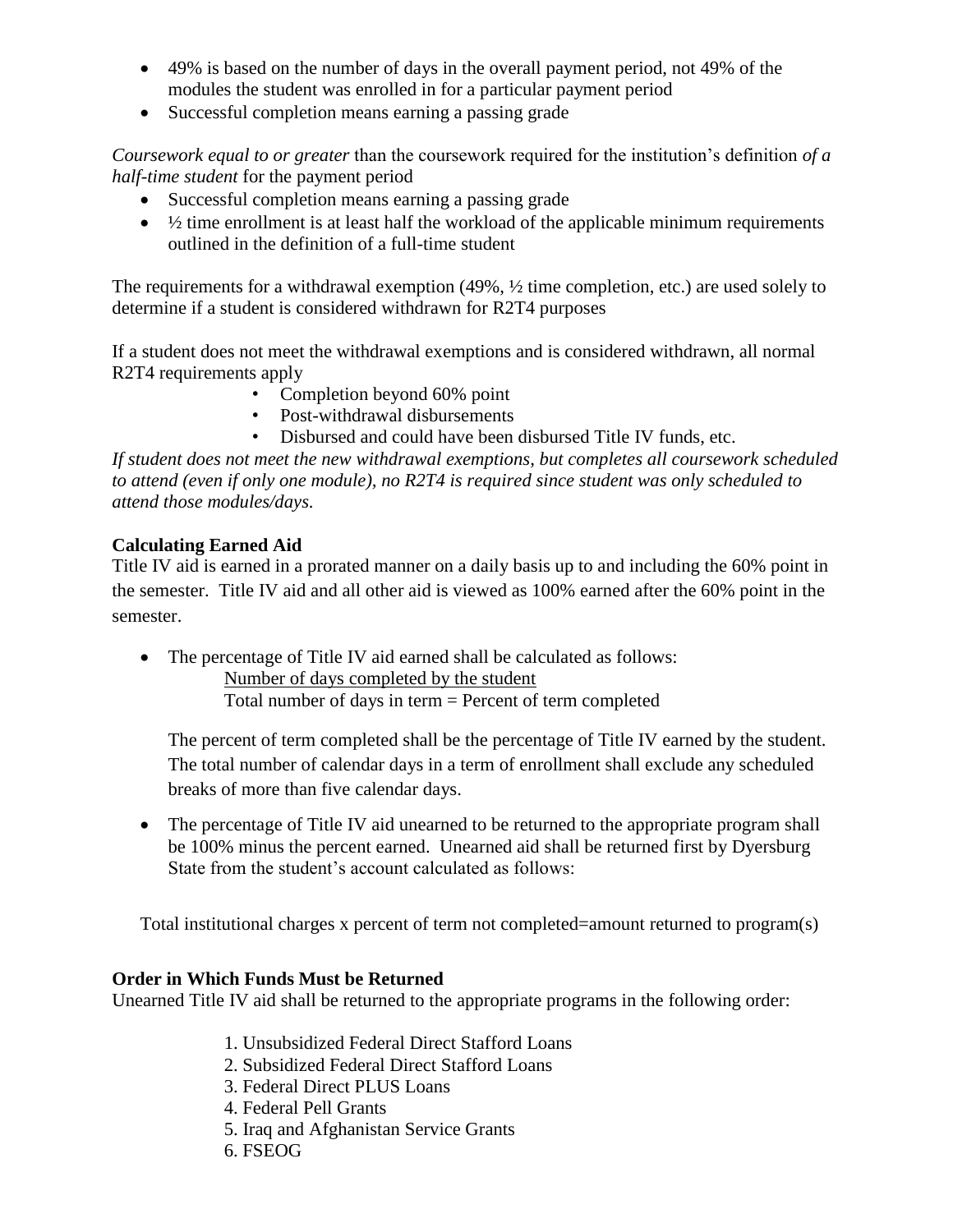No program can receive a refund if the student did not receive aid from that program.

- When the total amount of unearned aid is greater than the amount returned by Dyersburg State from the student's account, the student is responsible for repaying unearned aid to the appropriate program(s) as follows:
	- 1. Unsubsidized Federal Direct Stafford Loans
	- 2. Subsidized Federal Direct Stafford Loans
	- 3. Federal Direct PLUS Loans
	- 4. Federal Pell Grants
	- 5. Iraq and Afghanistan Service Grants
	- 6. FSEOG

Loan amounts are returned, by the student, according to the terms of the promissory note. Amounts to be returned by the student to federal grant programs will be reduced by 50%.

### **Time Frame for Student Repayment**

The Financial Aid office will notify the student of the amount of repayment due within 30 days of determining the student's withdrawal. The student has 20 calendar days after notification to make a repayment in full or make satisfactory repayment arrangements with Dyersburg State's Business Office. Any repayment owed will be sent to the U.S. Department of Education for collection if the student does not repay the entire amount or make satisfactory repayment arrangements within the time allotted.

# **STUDENTS OWING REPAYMENTS WILL BE INELIGIBLE FOR ANY TITLE IV AID AT DYERSBURG STATE OR ANY OTHER EDUCATIONAL INSTITUTION.**

# **Responsibilities of Dyersburg State Community College**

- providing each student with the information given in this policy,
- identifying students who are affected by this policy and completing the Return of Title IV Funds calculation for those students,
- returning any Title IV funds that are due the Title IV programs.

# **Responsibilities of Student**

- becoming familiar with the Return of Title IV Funds Policy and how complete withdrawal (official or unofficial) affects eligibility for Title IV aid,
- returning to the Title IV programs any funds that were disbursed directly to the student and for which the student was determined to be ineligible via the return of Title IV funds calculation,
- reading and complying with the attendance policy as published in the college catalog.

# **Title IV Funds Earned by Student at Time of Withdrawal**

If the total amount of Title IV grant or loan assistance, or both, that the student earned is greater than the total amount of Title IV grant or loan assistance, or both, that was disbursed to the student or on behalf of the student in the case of a PLUS loan, as of the date of the institution's determination that the student withdrew, the difference between these amounts must be treated as a post-withdrawal disbursement. A post-withdrawal disbursement will be made from available grant funds before available loan funds.

If outstanding charges exist on the student's account, the institution will credit the student's account up to the amount of outstanding charges with all or a portion of any—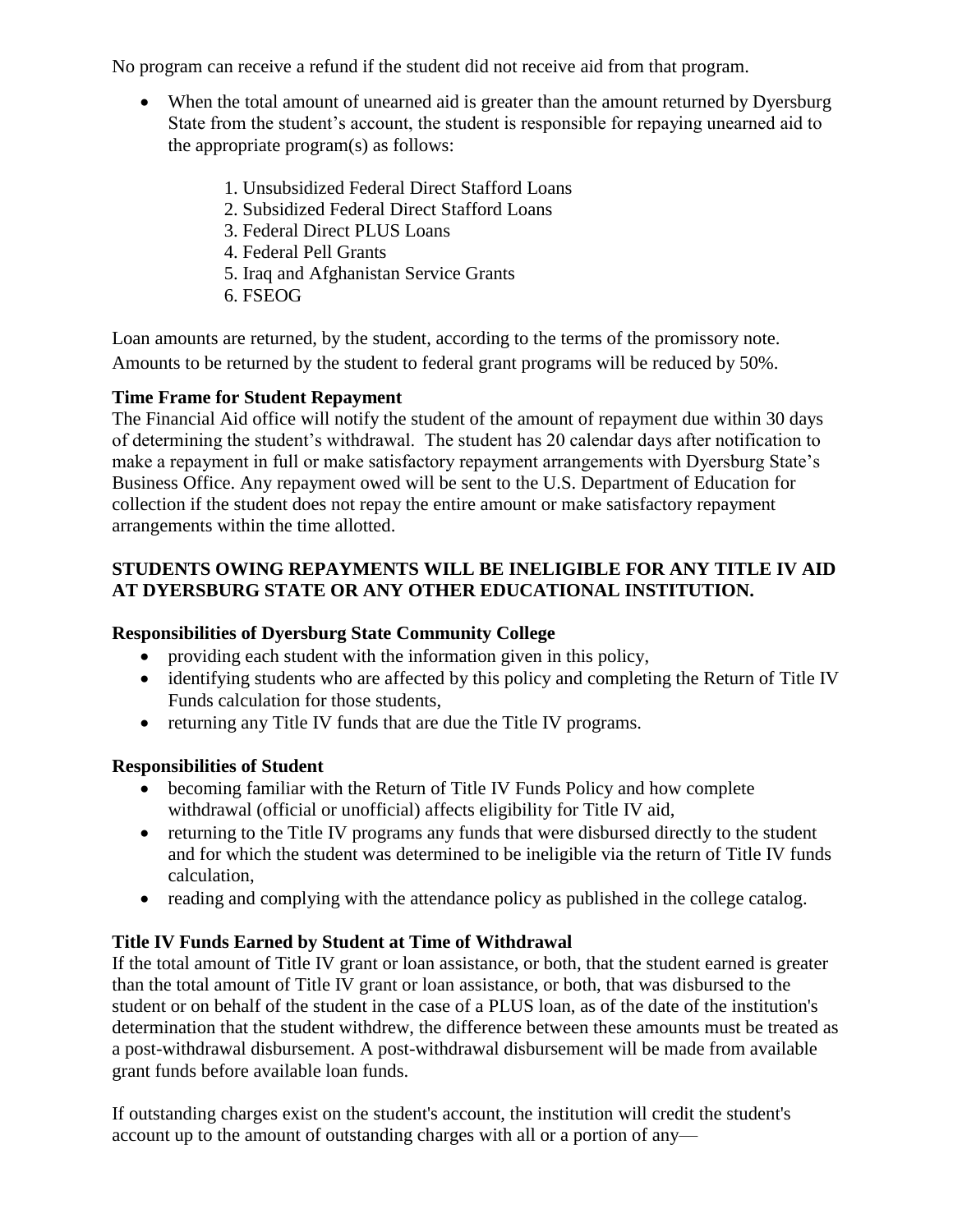- grant funds that make up the post-withdrawal disbursement
- loan funds that make up the post-withdrawal disbursement only after obtaining confirmation from the student or parent in the case of a parent PLUS loan, that they still wish to have the loan funds disbursed.

The institution will disburse directly to a student any amount of a post-withdrawal disbursement of grant funds that is not credited to the student's account. The institution must make the disbursement as soon as possible, but no later than 45 days after the date of the institution's determination that the student withdrew.

The institution will offer to disburse directly to a student, or parent in the case of a parent PLUS loan, any amount of a post-withdrawal disbursement of loan funds that is not credited to the student's account.

The institution will make a direct disbursement of any loan funds that make up the postwithdrawal disbursement only after obtaining the student's, or parent's in the case of a parent PLUS loan, confirmation that the student or parent still wishes to have the loan funds disbursed.

The institution must provide within 30 days of the date of the institution's determination that the student withdrew, a written notification to the student, or parent in the case of parent PLUS loan, that—

- requests confirmation of any post-withdrawal disbursement of loan funds that the institution wishes to credit to the student's account, identifying the type and amount of those loan funds and explaining that a student, or parent in the case of a parent PLUS loan, may accept or decline some or all of those funds;
- requests confirmation of any post-withdrawal disbursement of loan funds that the student, or parent in the case of a parent PLUS loan, can receive as a direct disbursement, identifying the type and amount of these title IV funds and explaining that the student, or parent in the case of a parent PLUS loan, may accept or decline some or all of those funds;
- explains that a student, or parent in the case of a parent PLUS loan, who does not confirm that a post-withdrawal disbursement of loan funds may be credited to the student's account may not receive any of those loan funds as a direct disbursement unless the institution concurs;
- explains the obligation of the student, or parent in the case of a parent PLUS loan, to repay any loan funds he or she chooses to have disbursed; and
- advises the student, or parent in the case of a parent PLUS loan, that no post-withdrawal disbursement of loan funds will be made, unless the institution chooses to make a postwithdrawal disbursement based on a late response, if the student or parent in the case of a parent PLUS loan, does not respond within 14 days of the date that the institution sent the notification, or a later deadline set by the institution.

The deadline for a student, or parent in the case of a parent PLUS loan, to accept a postwithdrawal disbursement will be the same for both a confirmation of a direct disbursement of the post-withdrawal disbursement of loan funds and a confirmation of a post-withdrawal disbursement of loan funds to be credited to the student's account.

If the student, or parent in the case of a parent PLUS loan, submits a timely response that confirms that they wish to receive all or a portion of a direct disbursement of the post-withdrawal disbursement of loan funds, or confirms that a post-withdrawal disbursement of loan funds may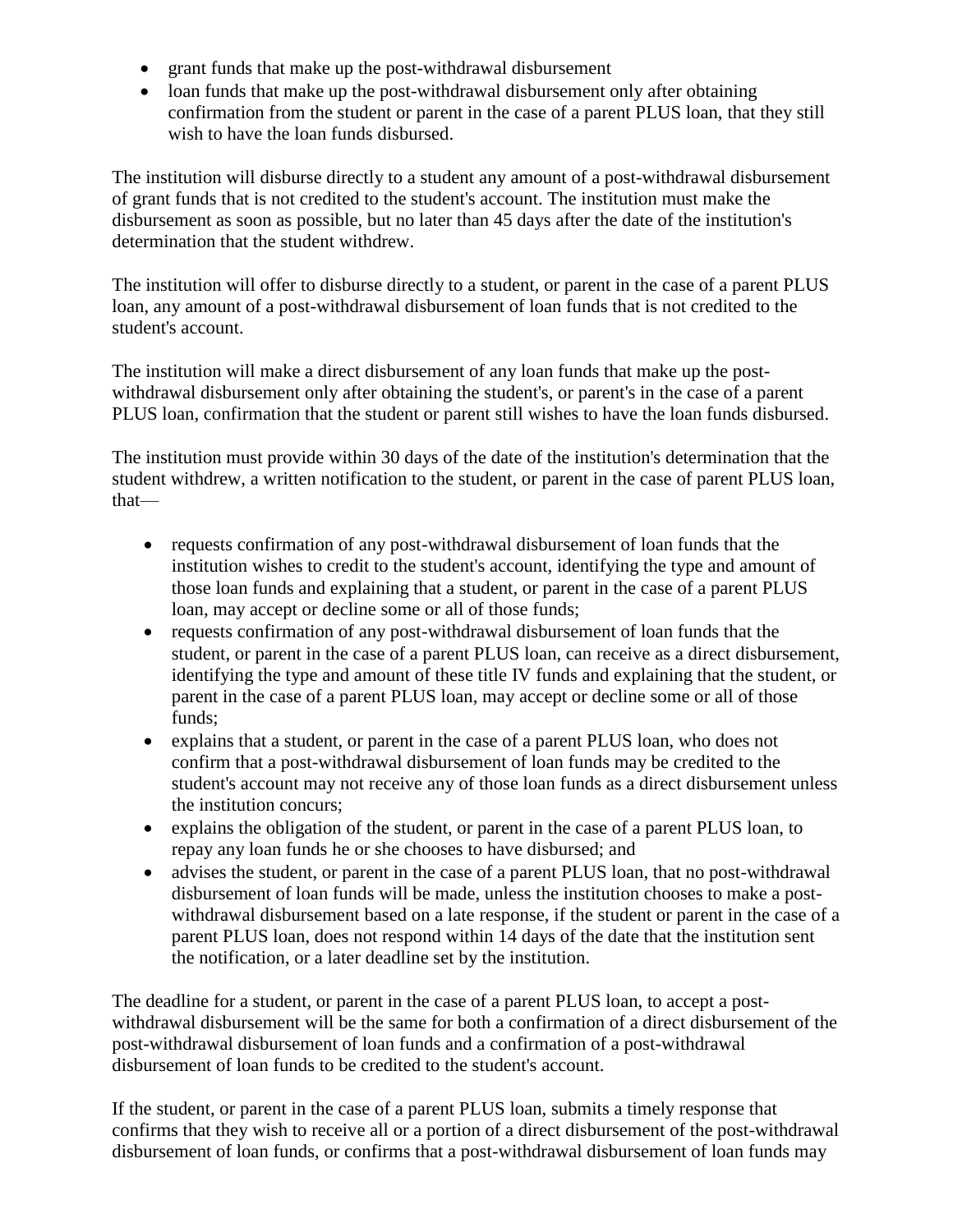be credited to the student's account, the institution must disburse the funds in the manner specified by the student, or parent in the case of a parent PLUS loan, as soon as possible, but no later than 180 days after the date of the institution's determination that the student withdrew.

If a student, or parent in the case of a parent PLUS loan, submits a late response to the institution's notice requesting confirmation, the institution may make the post-withdrawal disbursement of loan funds as instructed by the student, or parent in the case of a parent PLUS loan (provided the institution disburses all the funds accepted by the student, or parent in the case of a parent PLUS loan), or decline to do so.

If a student, or parent in the case of a parent PLUS loan, submits a late response to the institution and the institution does not choose to make the post-withdrawal disbursement of loan funds, the institution must inform the student, or parent in the case of a parent PLUS loan, in writing of the outcome of the post-withdrawal disbursement request.

If the student, or parent in the case of a parent PLUS loan, does not respond to the institution's notice, no portion of the post-withdrawal disbursement of loan funds that the institution wishes to credit to the student's account, nor any portion of loan funds that would be disbursed directly to the student, or parent in the case of a parent PLUS loan, may be disbursed.

An institution must document in the student's file the result of any notification made, of the student's right to cancel all or a portion of loan funds or of the student's right to accept or decline loan funds, and the final determination made concerning the disbursement.

#### **Refunds on Institutional Charges**

Refunds on institutional charges (tuition and fees) will be calculated using the state refund policy published in the Dyersburg State Community College catalog.

### **Sample Calculations**

Example: IF LAURA ENROLLED FOR 12 HOURS FALL SEMSTER; CLASSES STARTED AUGUST 28 AND ENDED DECEMBER 14;THERE ARE 109 CALENDAR DAYS IN THE SEMESTER, TUITION AND FEES ARE \$700; SHE RECEIVED A TOTAL OF \$1800 (PELL \$1,650 and FSEOG \$150).

If she withdraws from all classes on September 11—she has completed 15 days; 13.8% of the term was earned; Dyersburg State would have to refund \$603.40 to Pell; Laura would have to repay \$474.10 to Pell.

If she withdraws from all classes on October 10—she has completed 44 days, 40.4% of the term was earned; Dyersburg State would have to refund \$417.20 to Pell; Laura would have to repay \$327.80 to Pell.

If she withdraws from all classes on October 31—she has completed 65 days; 59.6 % of the term was earned; Dyersburg State would have to refund \$282.80 to Pell; Laura would have to repay \$222.20 to Pell.

If she withdraws from all classes on November 1—she has completed 60.5% of the term was earned; no refunds or repayments are due.

If Laura decides she needs a Stafford Loan for \$1277 in addition to the grants listed above, then withdraws on October 10, Dyersburg State would have to refund \$417.20 to the loan program; Laura would have to return \$859.80 to the loan program according to the terms of her promissory note and would have to repay \$252.52 to Pell Grant.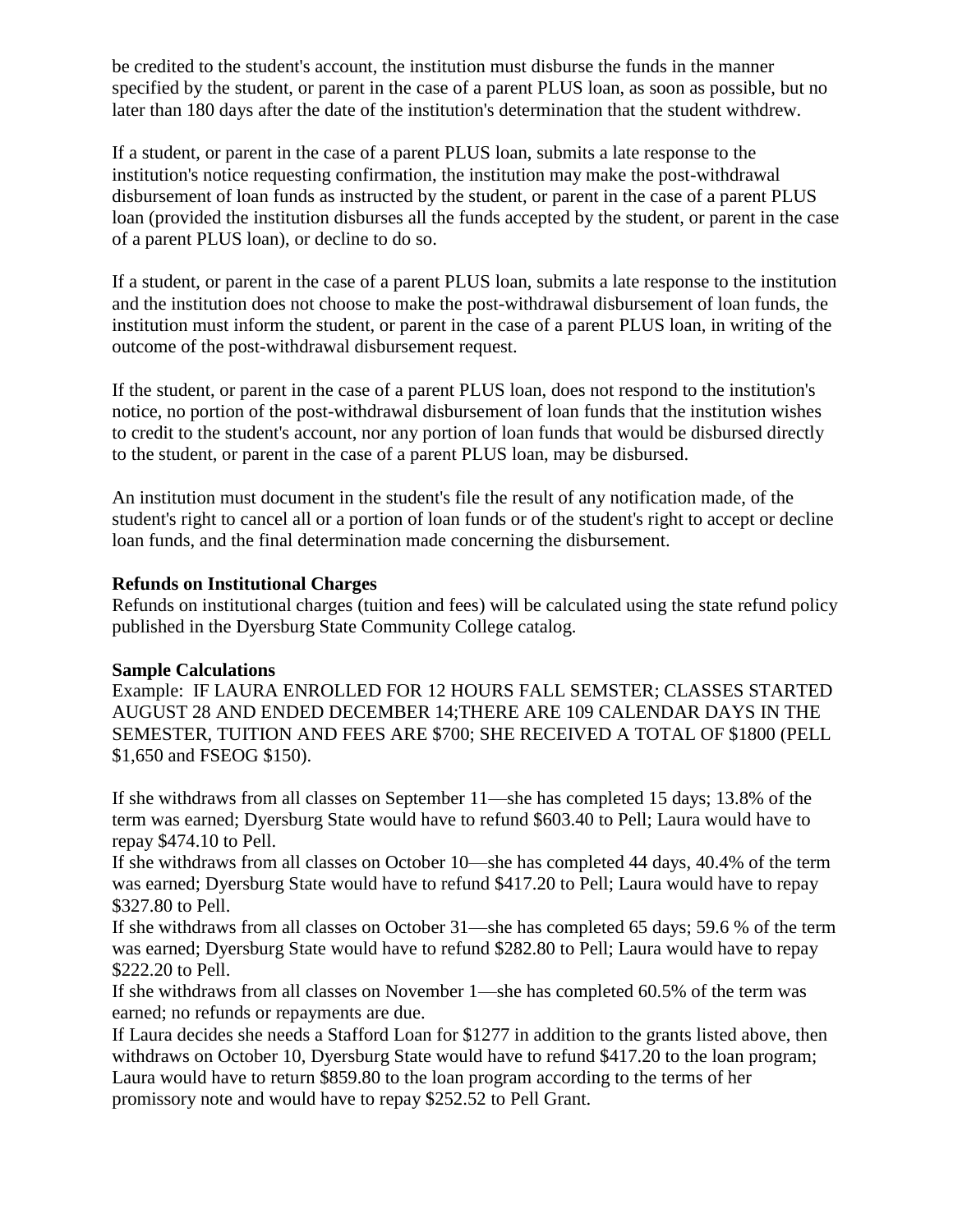### **IV. Compliance**

All administrative staff responsible for writing and maintaining DSCC policies must adhere to this policy. Persons found to be in violation of this policy will have their names reported to the President of the college.

#### **V. Definitions**

**Academic Attendance:** Academic engagement that includes active participation by a student in an instructional activity related to the student's course of study that—

(1) Is defined by the institution in accordance with any applicable requirements of its State or accrediting agency;

(2) Includes, but is not limited to—

(i) Attending a synchronous class, lecture, recitation, or field or laboratory activity, physically or online, where there is an opportunity for interaction between the instructor and students;

- (ii) Submitting an academic assignment;
- (iii) Taking an assessment or an exam;

(iv) Participating in an interactive tutorial, webinar, or other interactive computer-assisted instruction;

(v) Participating in a study group, group project, or an online discussion that is assigned by the institution; or

- (vi) Interacting with an instructor about academic matters; and
- *(3) Does not include, for example—*
- (i) Living in institutional housing;
- (ii) Participating in the institution's meal plan;
- (iii) *Logging into an online class or tutorial without any further participation*; or
- (iv) Participating in academic counseling or advisement.

**Module:** A program is "offered in modules" if the program uses a standard term or nonstandardterm academic calendar, is not a subscription-based program, and a course or courses in the program do not span the entire length of the payment period or period of enrollment.

**Number of days scheduled to complete in modules:** A student in a program offered in modules is scheduled to complete the days in a module if the student's coursework in that module was used to determine the amount of the student's eligibility for title IV, HEA funds for the payment period or period of enrollment

A school includes the days in a module in the denominator of the R2T4 calculation if:

- The student attended at least one day in the module; or
- The student did not attend at least one day in the module, but the module was included in the institution's determination of the student's Title IV eligibility

**Title IV Funds**: Federal financial aid programs authorized under the Higher Education Act of 1965 (as amended) and includes: Federal Direct Stafford Loans, Federal Direct PLUS (parent borrowers), Federal Pell Grants, Iraq & Afghanistan Service Awards, and Federal Supplemental Education Opportunity Grant (FSEOG)

**Withdrawal**: For a student in a standard or nonstandard-term program, the student is considered withdrawn if the student ceases attendance and is not scheduled to begin another course within a